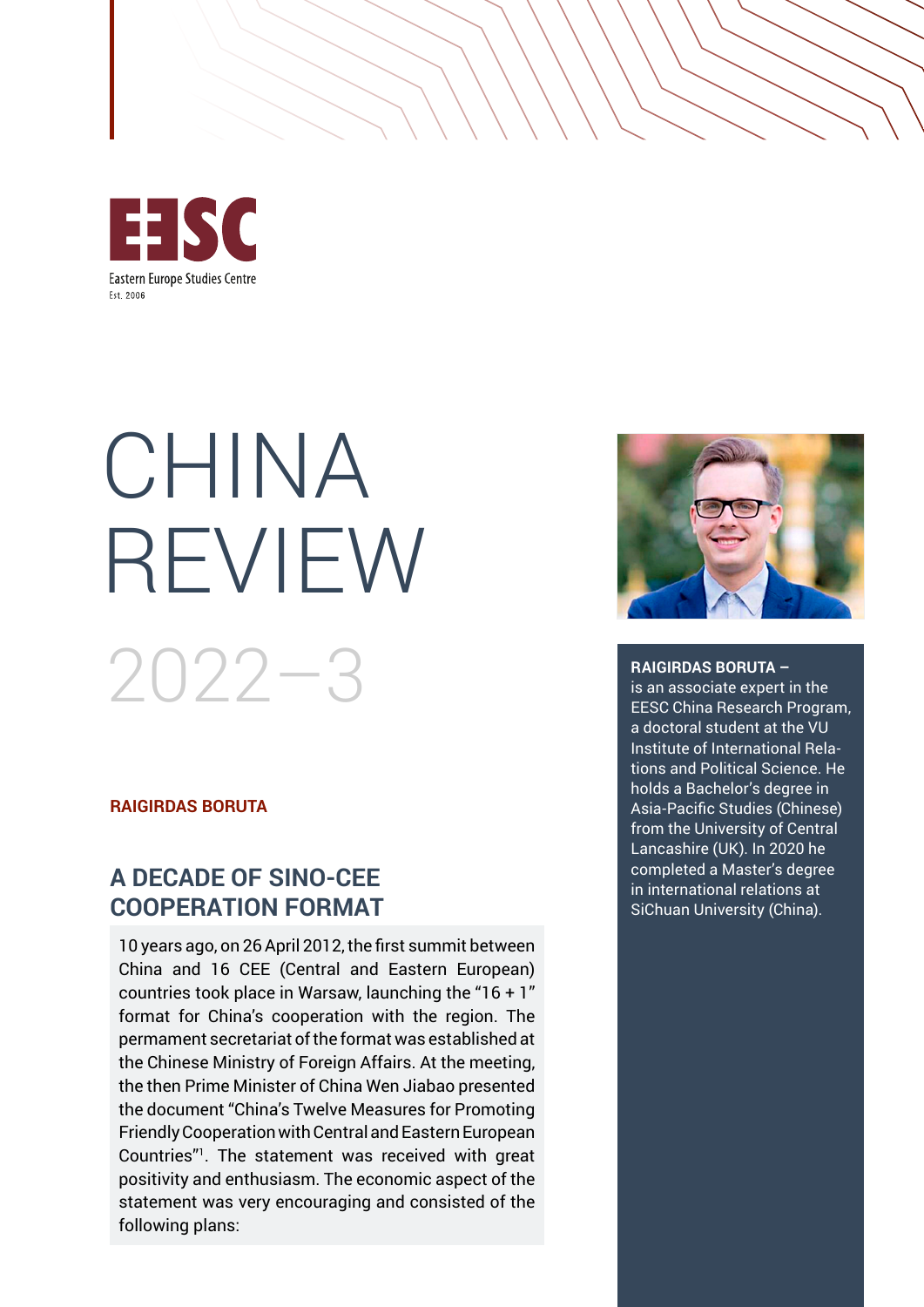- creating a special USD 10 billion credit line for soft loans for cooperation projects in the fields of infrastructure, high technology and the green economy;
- **•** promoting active cooperation to increase total trade turnover by USD 100 billion by 2015;
- **Establishment of a China-CEE** Investment Fund with plans to raise USD 500 million in the first phase.

Not surprisingly, this start to cooperation has made a particularly positive impression. Over the last decade, there has been a significant economic divide between the CEE countries and Western Europe, the CEE region has often felt at the margins of Western Europe, and insufficient attention has been paid to tackling the region's problems. The unexpected opportunity (prior to the development of the format, China's interest in the region was particularly weak, apart from traditional friendships with Central European countries) to establish close cooperation with the world's second largest economy was particularly tempting.

Ten years after the creation of the format, however, the reality is far from the promises and intentions made. China's promises of huge investment in the region have largely not been met, with extremely uneven funding for projects (and in Montenegro, for example, it has even turned into "corrosive capital"). Although much was expected from the format of China-CEE cooperation, real progress depended on the state of individual countries' bilateral relations with China and the political climate (greater focus on Chinese investors often depended on close political friendship). Over time, the EU and an increasing number of CEE countries have begun to raise concerns about the negative impact of the Chinese-led format on the region and its fragmentation from within, resulting in a milder and more favourable Chinese assessment of some countries in the region. The development of bilateral relations with China has been particularly uneven. Beijing has gained most of its influence in the Western Balkans (especially Serbia) and in Hungary and Greece, which remain close to China.

In 2021, the virtual summit in Beijing stood out in several respects: China has raised its representation level (represented for the first time by its head, Xi Jinping) to show its growing focus on the region. However, despite this summit representation, 6 countries (including Lithuania, Latvia and Estonia) openly expressed distrust of the format and the benefits it provided by delegating lower-level representatives to the Beijing Summit. Shortly afterwards, on 22 May 2021, Lithuania publicly announced its withdrawal from the format. As highlighted in the 2021 EESC publication "China's Interaction with Central and Eastern Europe: Relationships at Crossroads", the region's changing approach to China, Beijing's aggressive foreign policy, and the growing Sino-Western confrontation after the 2021 Beijing Summit have placed the format in a deep existential crisis. Although Beijing has been active in its efforts and willingness to talk to countries in the region, after the hit to Xi Jinping's authority at the Beijing Summit, the country's media began to talk cautiously about the future of the format, albeit with hope of resolving the crisis. Still, the unexpected invasion of Russia on Ukraine on 24 February and China's pro-Putin neutrality with regard to this war, which shows fairly clear support for Russia's aggression, are fundamentally changing the prospects for China's cooperation with the CEE region. It is very likely that hopes of reviving or reforming the format have completely dashed due to the extremely negative attitude of many countries in the region towards China's position on the war.

Beijing has noticed the region's rapidly changing sentiment towards China. From 18 April to 8 May, Huo Yuzhen, a highly experienced Chinese diplomat (former Ambassador to the Czech Republic and Romania, Special Representative of the Chinese Ministry of Foreign Affairs for China-CEE Cooperation since 2015), whose entire career is related to the CEE region, together with a delegation of business representatives and academics was sent to rescue the deteriorating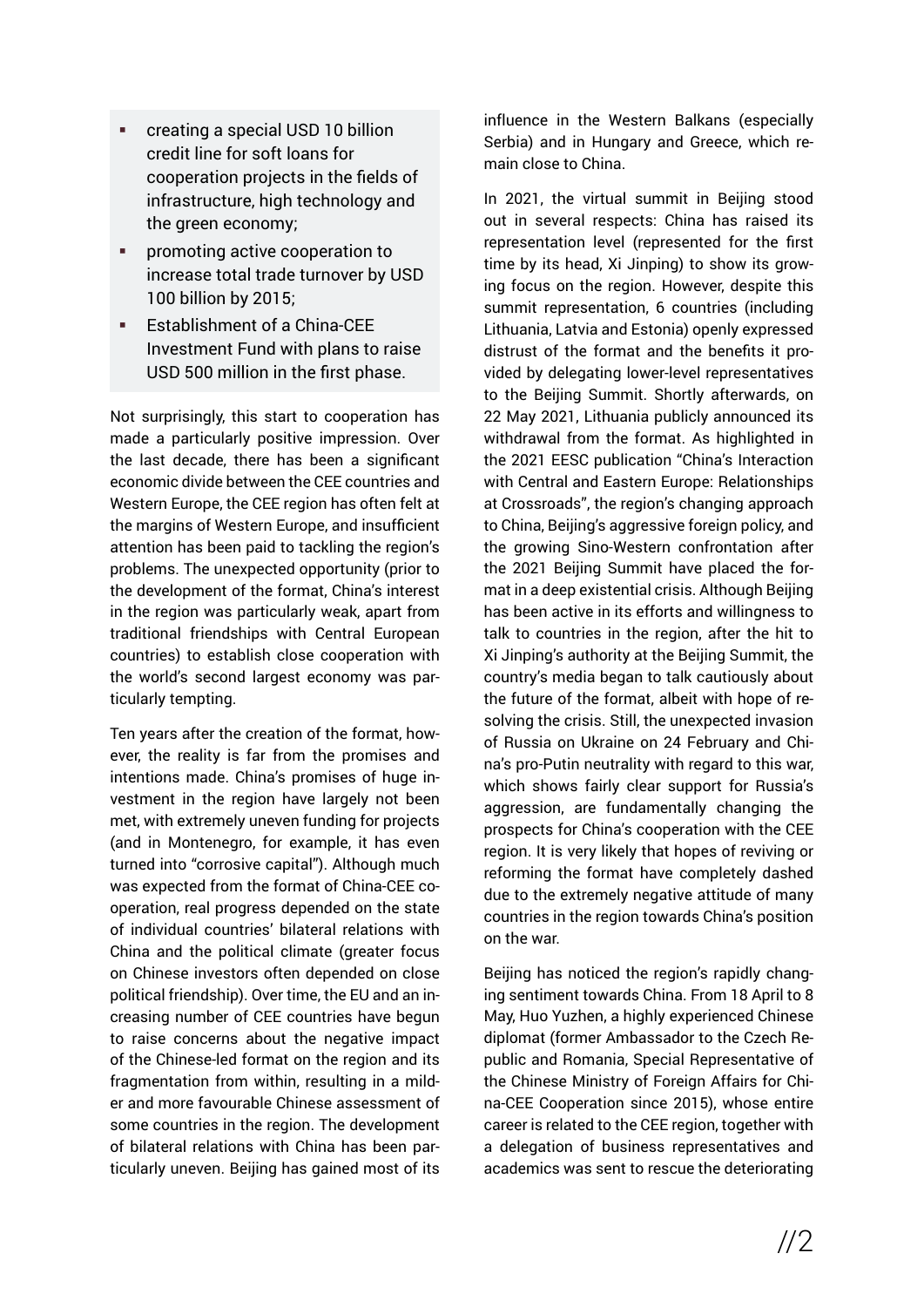

Source: MERICS 2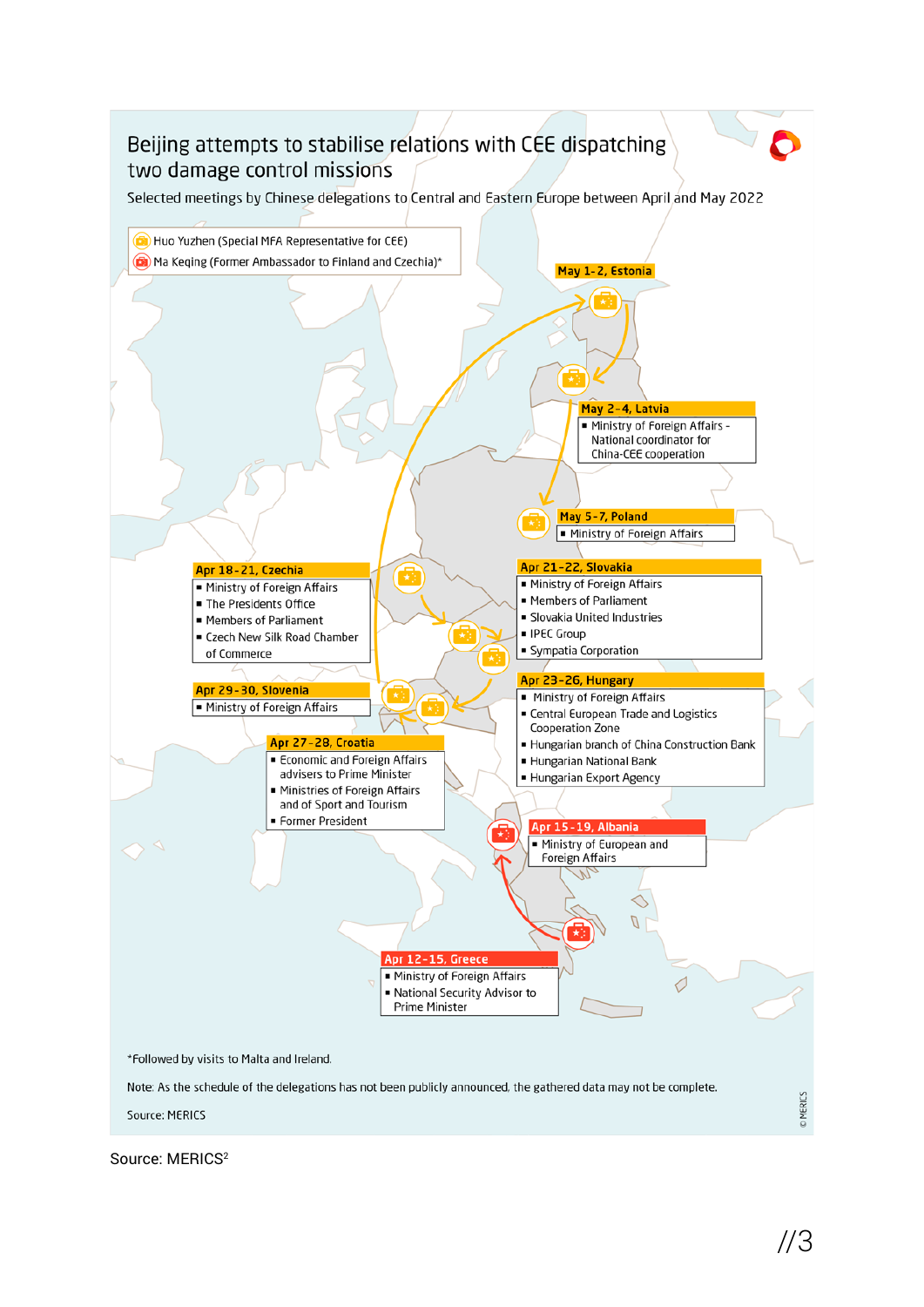ties with the region. In addition, a few days before the visit, the former Chinese ambassadors to Finland and the Czech Republic visited Albania and Greece.

China's concerns about the loss of influence in Central and Eastern Europe and the end of the format are quite obvious, given that Chinese local media publish articles on China-CEE cooperation with extreme caution and infrequency. Although such a visit shows China's significant attention to the region, an article<sup>3</sup> published in the Global Times just before did not set a particularly positive tone. The article highlighted a frequent argument about the region's dependence on the US ("deeply influenced by the US"; "some CEEC countries consider condemning Russia as 'politically correct'"; "they see China's stance on Ukraine very emotionally and such emotion has spilled over to bilateral cooperation"). This is not surprising: China has recently placed great emphasis on the importance of Europe's strategic independence in order to reduce U.S. influence on the old continent.

Although the topic of Sino-CEE cooperation in the local media has received significantly less attention in recent times, the period of rescue, including the tenth anniversary of the cooperation format and a high-level visit to the region, has led to an increase in articles and comments by Chinese ambassadors in the region. Here are some examples (from April 20 - May 17):

## Articles in Chinese local media

"Strengthening the bonds of destiny for mutually beneficial cooperation: A decade of cooperation between China and the countries of Central and Eastern Europe"4

"Cooperation between the CEE and China is full of potential"5

"A Chinese diplomatic delegation is heading to 8 CEE countries, sending a strong signal to the outside world: China and Russia oppose the United States, not Europe"6

"Opportunity to open a new page for China-CEE cooperation"7

### Articles by Chinese ambassadors in CEE media

Chinese Ambassador **to Hungary**: "Sino-European cooperation is stable and forward-looking"8

Interview with Chinese Ambassador **to Latvia** in Baltic Times<sup>9</sup>

Chinese Ambassador **to Albania**: "Stronger solidarity in a turbulent world"<sup>10</sup>

Chinese Ambassador **to Montenegro**: "Caring for global security and development is a shared responsibility of humankind"<sup>11</sup>

Chinese Interim Chargé d'Affaires **for Serbia**: "Blood clots into a strong friendship to tackle security challenges together"<sup>12</sup>

Chinese Ambassador **to Croatia**: "The Global Security Initiative: China's Plan for World Peace and Tranquility"<sup>13</sup>

Chinese Ambassador **to Slovakia**: "Opportunity to initiate a global security initiative to lead to peaceful development"14

Chinese Ambassador **to Bosnia and Herzegovina**: "The Global Security Initiative: China-induced change"15

Chinese Ambassador **to Poland**: "China's solution to international security challeng $es''<sup>16</sup>$ 

Chinese Ambassador **to Croatia**: "Spread friendly feelings and open a new, mutually beneficial page<sup>17</sup>

Although the activism of the media in creating a positive image in both the Chinese local media and the CEE region was evident, the visit of the delegation led by Ambassador Huo did not receive much media attention in the region. The results of the visit have likely disappointed local politicians as well. Even the Chinese local media did not pay significant attention to this event. The visit was followed by a short article, most of which included photos of the meetings, and at the end only mentioned that "Special envoy Huo Yuzhen also briefed the countries on China's position and attitude towards the Ukraine **crisis** and other problems"18.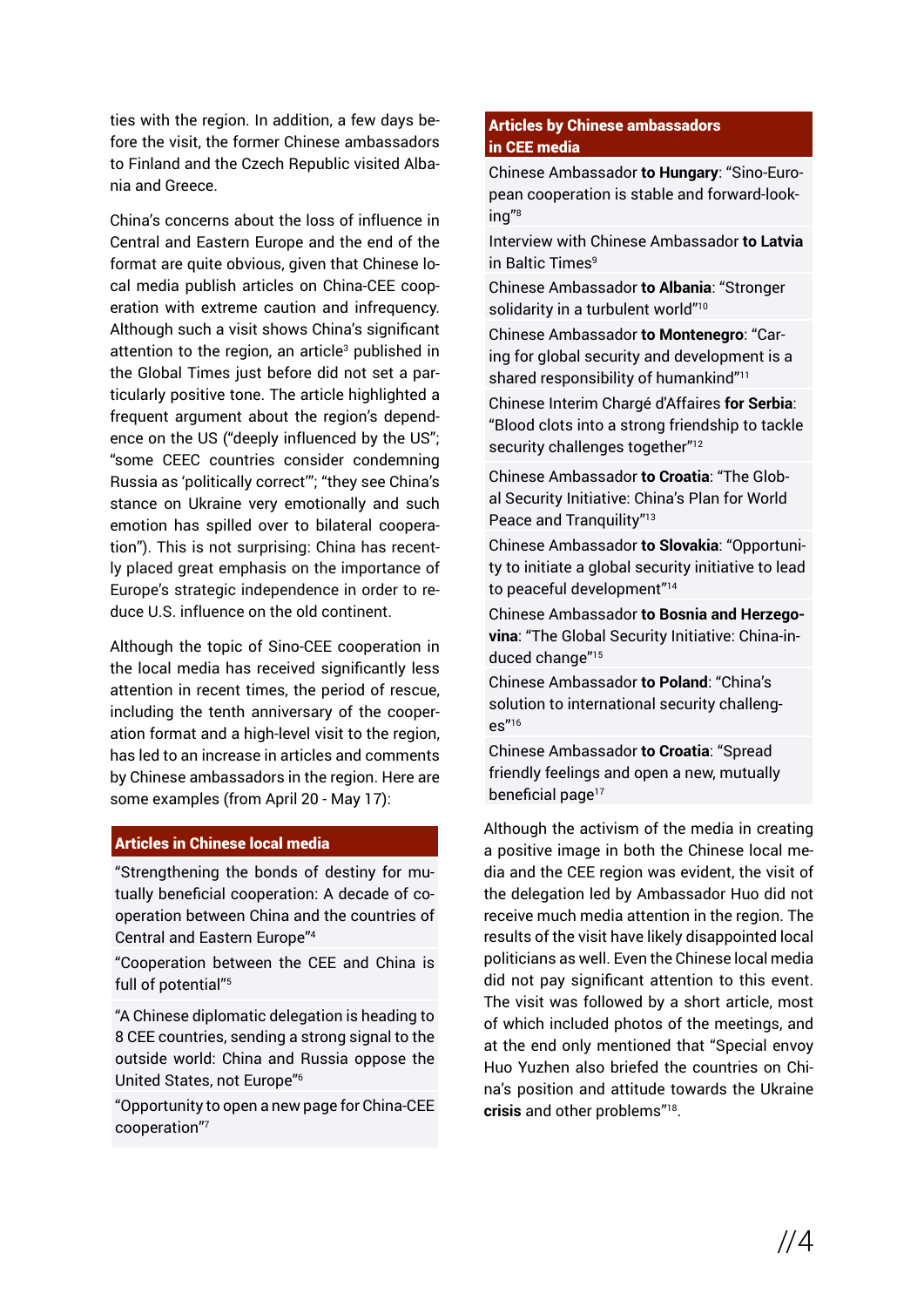This year will mark the first time (except for the 2020 summit, which was cancelled due to the pandemic) that the summit commemorating the decade of cooperation between China and the CEE will not take place. The crisis that befell the format last year was not yet direct evidence of the collapse of the format, but the war in Ukraine has fundamentally changed the prospects for cooperation between China and the CEE. However, even if the format has collapsed, there is certainly no reason to believe that China, an increasingly bold superpower showing its ambitions, will leave the region. Lithuania has publicly announced its decision to withdraw from the format of cooperation between China and the CEE, and the remaining countries, although dissatisfied with their relations with China, have not followed the example of our country and have instead opted for silent disregard. One of the main reasons for this is the increased volume of imports and exports from China to the region and the reluctance to lose access to the country's huge market. The softer stance on China has also been affected by the COVID-19 pandemic and the resulting challenges to national economies. The lack of political will to take more concrete decisions is also due to the fact that EU policy towards China remains fragmented due to internal divisions and differences in attitudes towards China.

In the future, China's focus may be on the Western Balkans, Greece and, in particular, Serbia and Hungary, whose position on the war in Ukraine will undoubtedly lead to significant friction with the EU and the US. China is likely to look for other ways to access the region by creating new environments for cooperation. In addition, the viability and prospects of the Belt and Road Initiative are being questioned. This mega-project, aimed at connecting East and West, seems difficult to implement, especially in view of the growing problems with the project development in the CEE and the change in attitudes towards China, which will undoubtedly be significantly affected by the war in Ukraine.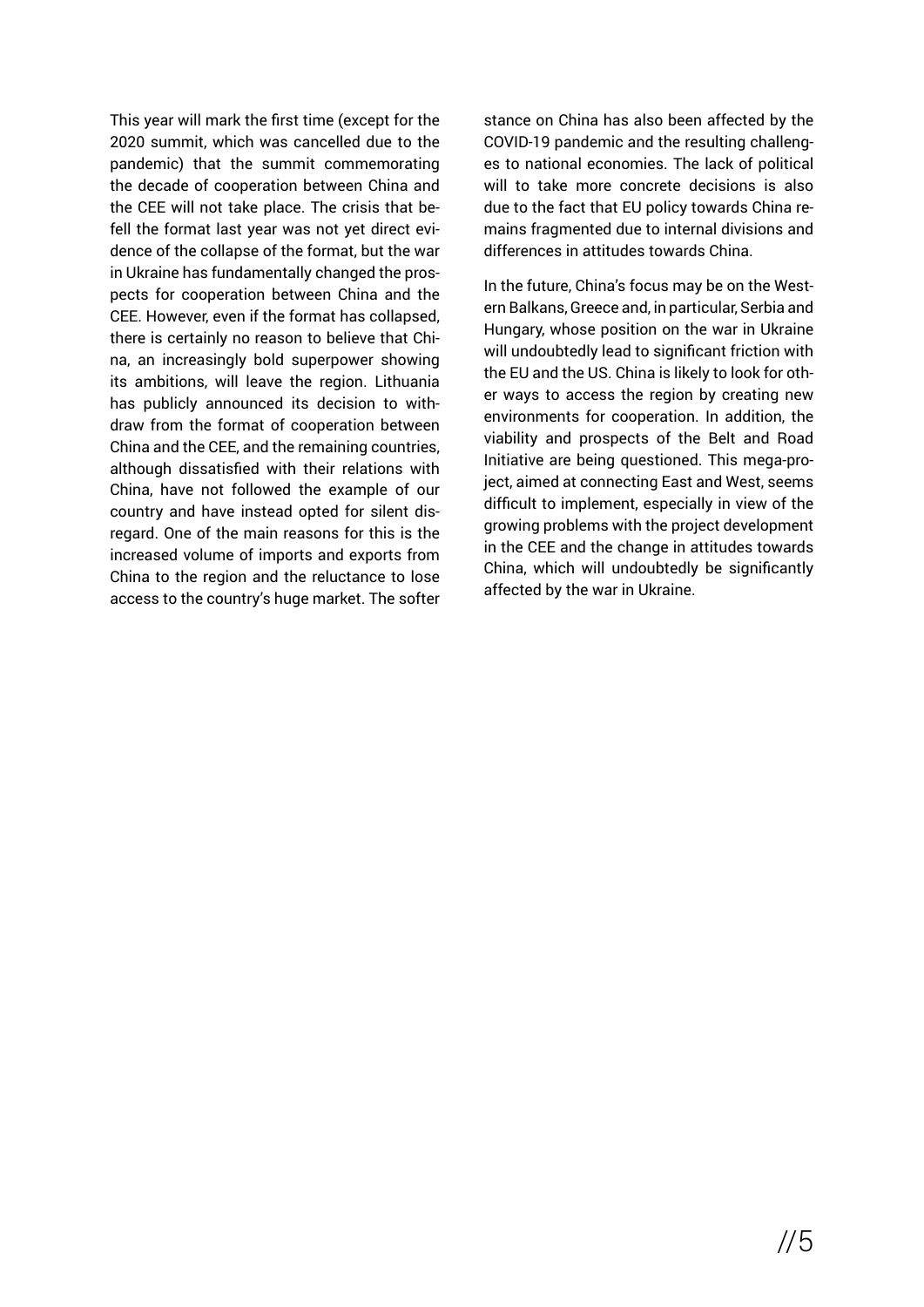# **Endnotes**

- <sup>1</sup>Ministry of Foreign Affairs of the PRC, "China's Twelve Measures for Promoting Friendly Cooperation with Central and Eastern European Countries", 2012. [http://www.china-ceec.org/eng/zywj/ldrhhcgwj/202112/](http://www.china-ceec.org/eng/zywj/ldrhhcgwj/202112/t20211222_10474153.htm) [t20211222\\_10474153.htm](http://www.china-ceec.org/eng/zywj/ldrhhcgwj/202112/t20211222_10474153.htm)
- <sup>2</sup> Ghiretti, F., Stec, G., "China-CEE relations + Xinhua interviews with Kuleba and Lavrov + UK-China relations", 2022. [https://merics.org/en/merics-briefs/china-cee-relations-xinhua-interviews-kuleba-and-lavrov-uk-chi](https://merics.org/en/merics-briefs/china-cee-relations-xinhua-interviews-kuleba-and-lavrov-uk-china-relations)[na-relations](https://merics.org/en/merics-briefs/china-cee-relations-xinhua-interviews-kuleba-and-lavrov-uk-china-relations)
- Liu, X., "Veteran Chinese envoy heads CEEC visit, to clarify misunderstanding over Ukraine", 2022. [https://](https://www.globaltimes.cn/page/202204/1259758.shtml) [www.globaltimes.cn/page/202204/1259758.shtml](https://www.globaltimes.cn/page/202204/1259758.shtml)
- 4 Cankao Xiaoxiwang, "Lao hezuo gong ying de mingyun niudai zhongguo yu zhong dongou guojia hezuo shi ian ji lao" [Strengthening the bonds of destiny for mutually beneficial cooperation: A decade of cooperation between China and the countries of Central and Eastern Europe], 2022. <http://www.cceeccic.org/1886612598.html>
- 5 Zhongguo Wang, "Zhongdong ou-zhongguo hezuo chongman qianli [Cooperation between the CEE and China is full of potential]", 2022. [https://cj.sina.com.cn/articles/view/3164957712/bca56c1002001wlia?dis](https://cj.sina.com.cn/articles/view/3164957712/bca56c1002001wlia?display=0&retcode=0)[play=0&retcode=0](https://cj.sina.com.cn/articles/view/3164957712/bca56c1002001wlia?display=0&retcode=0)
- 6 Baijiahao, "Zhongguo shituan miji chufang zhongdongou 8 guo, duiwai shifang qianglie xinhao: zhong e fanmei bu fan ou" [A Chinese diplomatic delegation is heading to 8 CEE countries, sending a strong signal to the outside world: China and Russia oppose the United States, not Europe], 2022. [https://baijiahao.baidu.](https://baijiahao.baidu.com/s?id=1731894213102975204&wfr=spider&for=pc) [com/s?id=1731894213102975204&wfr=spider&for=pc](https://baijiahao.baidu.com/s?id=1731894213102975204&wfr=spider&for=pc)
- Renmin Ribao, "Gongpu zhongguo-zhongdongou guojia hezuo xin huazhang [Opportunity to open a new page for China-CEE cooperation]", 2022. [http://news.cri.cn/rss-yd/2022-04-26/5b78ac1a-3f73-720c-b078-](http://news.cri.cn/rss-yd/2022-04-26/5b78ac1a-3f73-720c-b078-571063f1272a.html) [571063f1272a.html](http://news.cri.cn/rss-yd/2022-04-26/5b78ac1a-3f73-720c-b078-571063f1272a.html)
- Embassy of the PRC in Hungary, "Zhu xiongyali dashi gi dayu zai xiongyali xinwenbao fabiao shuming wenzhang zhogou hezuo xingwen zhiyuan" [Chinese Ambassador to Hungary Qi Dayu published a personal article in a Hungarian newspaper "Sino-European cooperation is stable and forward-looking"], 2022. [http://new.](http://new.fmprc.gov.cn/zwbd_673032/wjzs/202204/t20220429_10680669.shtml) [fmprc.gov.cn/zwbd\\_673032/wjzs/202204/t20220429\\_10680669.shtml](http://new.fmprc.gov.cn/zwbd_673032/wjzs/202204/t20220429_10680669.shtml)
- 9 Chinese Embassy in Latvia, "Zhu Latuoweiya dashi Liang Jianquan jiu wukelan weiji deng jieshou boluodihai shibao zhubian zhuanfang" [Chinese Ambassador to Latvia Liang Jianquan gave an interview to Baltic News about the crisis in Ukraine, etc.], 2022. [http://new.fmprc.gov.cn/zwbd\\_673032/wjzs/202205/](http://new.fmprc.gov.cn/zwbd_673032/wjzs/202205/t20220505_10681985.shtml) [t20220505\\_10681985.shtml](http://new.fmprc.gov.cn/zwbd_673032/wjzs/202205/t20220505_10681985.shtml)
- 10 Chinese Embassy in Albania, "Zhu Aerbanniya dashi zhou ding jieshou a meiti caifang" [interviews with Chinese Ambassador to Albania Zhou Ding in Albanian media], 2022. [http://new.fmprc.gov.cn/zwbd\\_673032/](http://new.fmprc.gov.cn/zwbd_673032/wjzs/202205/t20220506_10682072.shtml) [wjzs/202205/t20220506\\_10682072.shtml](http://new.fmprc.gov.cn/zwbd_673032/wjzs/202205/t20220506_10682072.shtml)
- 11 Chinese Embassy in Montenegro, "Zhu Heishan dashi Liu Jin zai heishan shenglibao fabiao shuming wenzhang" [Chinese Ambassador to Montenegro Liu Jin published personal article in Montenegrin newspaper "The Victory"], 2022. [http://new.fmprc.gov.cn/zwbd\\_673032/wjzs/202205/t20220506\\_10682375.shtml](http://new.fmprc.gov.cn/zwbd_673032/wjzs/202205/t20220506_10682375.shtml)
- 12 Chinese Embassy in Serbia, "Zhu saierweiya shiguan linshi daiban Tian Yishu zai sai meiti jiu quanqiu Anquan changyi fabiao shuming wenzhang" [Tian Yishu, Chargé d'Affaires of the Chinese Embassy in Serbia, made a personal statement to the Serbian media about the Global Security Initiative], 2022. [http://new.fmprc.gov.cn/](http://new.fmprc.gov.cn/zwbd_673032/wjzs/202205/t20220507_10683106.shtml) [zwbd\\_673032/wjzs/202205/t20220507\\_10683106.shtml](http://new.fmprc.gov.cn/zwbd_673032/wjzs/202205/t20220507_10683106.shtml)
- <sup>13</sup> Chinese Embassy in Croatia, "Zhu Keluodiya dashi Qi Qianjin zai guojia zazhi fabiao shuming wenzhang quanqiu anquan changyi mouqiu shijie heping anning de zhongguo fangan" [Chinese Ambassador to Croatia Qi Qianjin made a personal statement in the newspaper "The State" called "The Global Security Initiative: China's Plan for World Peace and Tranquility"], 2022. [http://new.fmprc.gov.cn/zwbd\\_673032/wjzs/202205/](http://new.fmprc.gov.cn/zwbd_673032/wjzs/202205/t20220509_10683449.shtml) [t20220509\\_10683449.shtml](http://new.fmprc.gov.cn/zwbd_673032/wjzs/202205/t20220509_10683449.shtml)